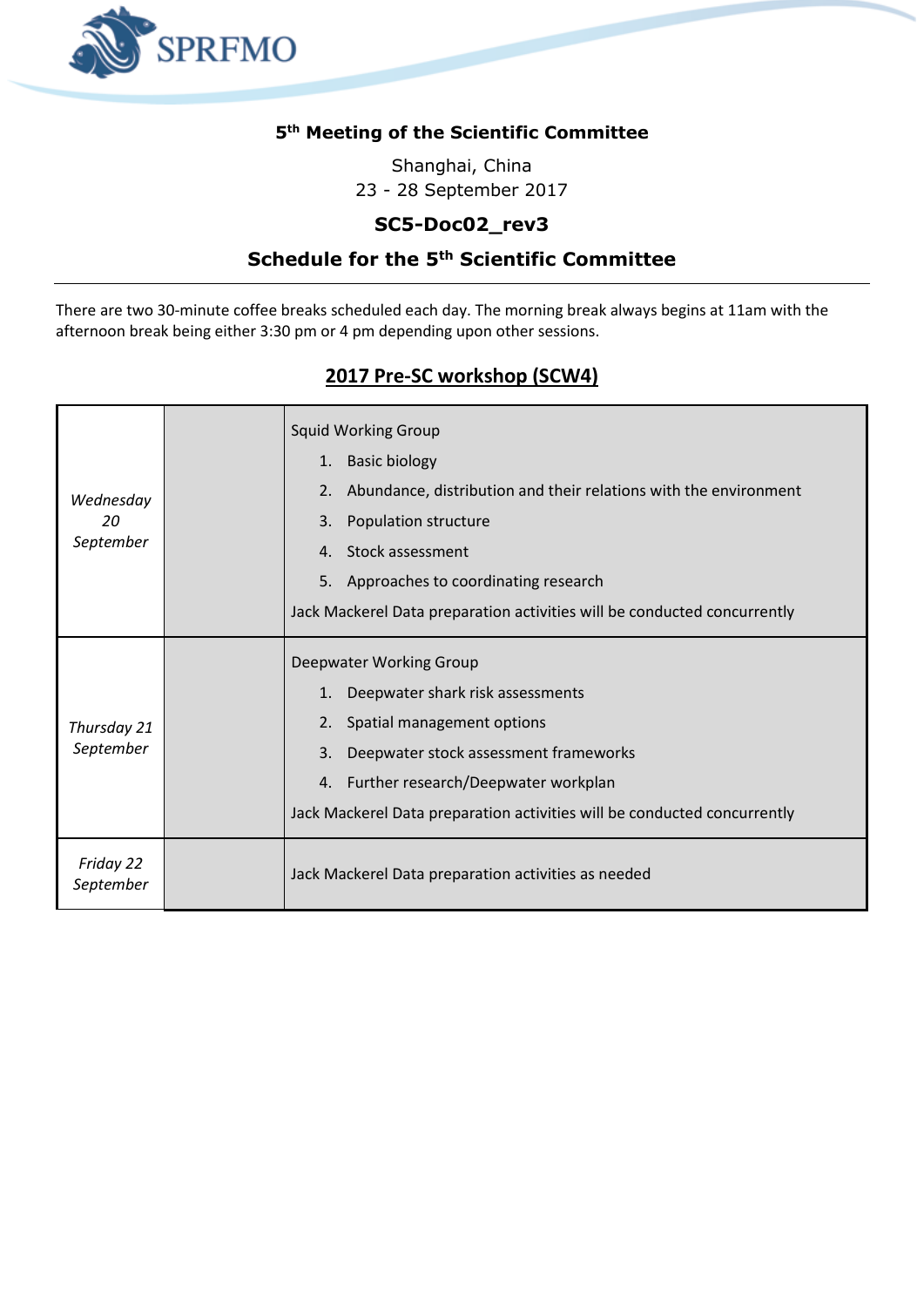# **Scientific Committee meeting (SC5)**

| Saturday<br>23<br>September | 08:00-09:00 | Registration and name tag pick-up                                                                                                                                                                                |
|-----------------------------|-------------|------------------------------------------------------------------------------------------------------------------------------------------------------------------------------------------------------------------|
|                             | 09:00-09:30 | Item 1 Welcome and introduction<br>Item 2 Administration arrangements                                                                                                                                            |
|                             | 09:30-11:00 | Item 3 Annual Report discussion                                                                                                                                                                                  |
|                             | 11:30-13:00 | Item 4.1 Commission SC Workplan<br>Item 4.2 SC related activities (includes web meeting)                                                                                                                         |
|                             | 13:00-14:30 | <b>LUNCH</b>                                                                                                                                                                                                     |
|                             | 14:30-16:00 | Item 4.3 Deepwater Workshop<br>Item 4.5 Pre-SC Workshop<br>Item 4.5 Other SC Task Groups                                                                                                                         |
|                             | 16:30-18:00 | Item 9.1 Observer Programme<br>Item 9.2 E-monitoring                                                                                                                                                             |
|                             | 18:30       | Welcome dinner organised by the host - Jounsan Buffet Restaurant<br>Level B1, Oriental Blue Ocean Plaza, 1800 Huangxing Rd, Wujiaochang.<br>Transportation from Fuxuan hotel to the restaurant will be provided. |
|                             |             |                                                                                                                                                                                                                  |
|                             | 09:00-10:00 | Item 5.1 Jack mackerel inter-sessional assessments/research                                                                                                                                                      |
|                             | 10:00-10:30 | Item 5.2 Jack mackerel stock structure                                                                                                                                                                           |
|                             | 11:00-12:30 | Item 5.3 Jack mackerel stock assessments - Technical session                                                                                                                                                     |
| Sunday<br>24                | 12:30-14:00 | <b>LUNCH</b>                                                                                                                                                                                                     |
| September                   | 14:00-15:30 | 1 <sup>st</sup> Work session                                                                                                                                                                                     |
|                             | 16:00-18:00 | Item 4.2 Species summary profiles<br>Item 10 SC research programme<br>Item 11 Commissions Scientific support budget item                                                                                         |

Note that the SC will strive to adhere to this schedule, but please be aware that timings are subject to change depending upon issues that may arise during the week.